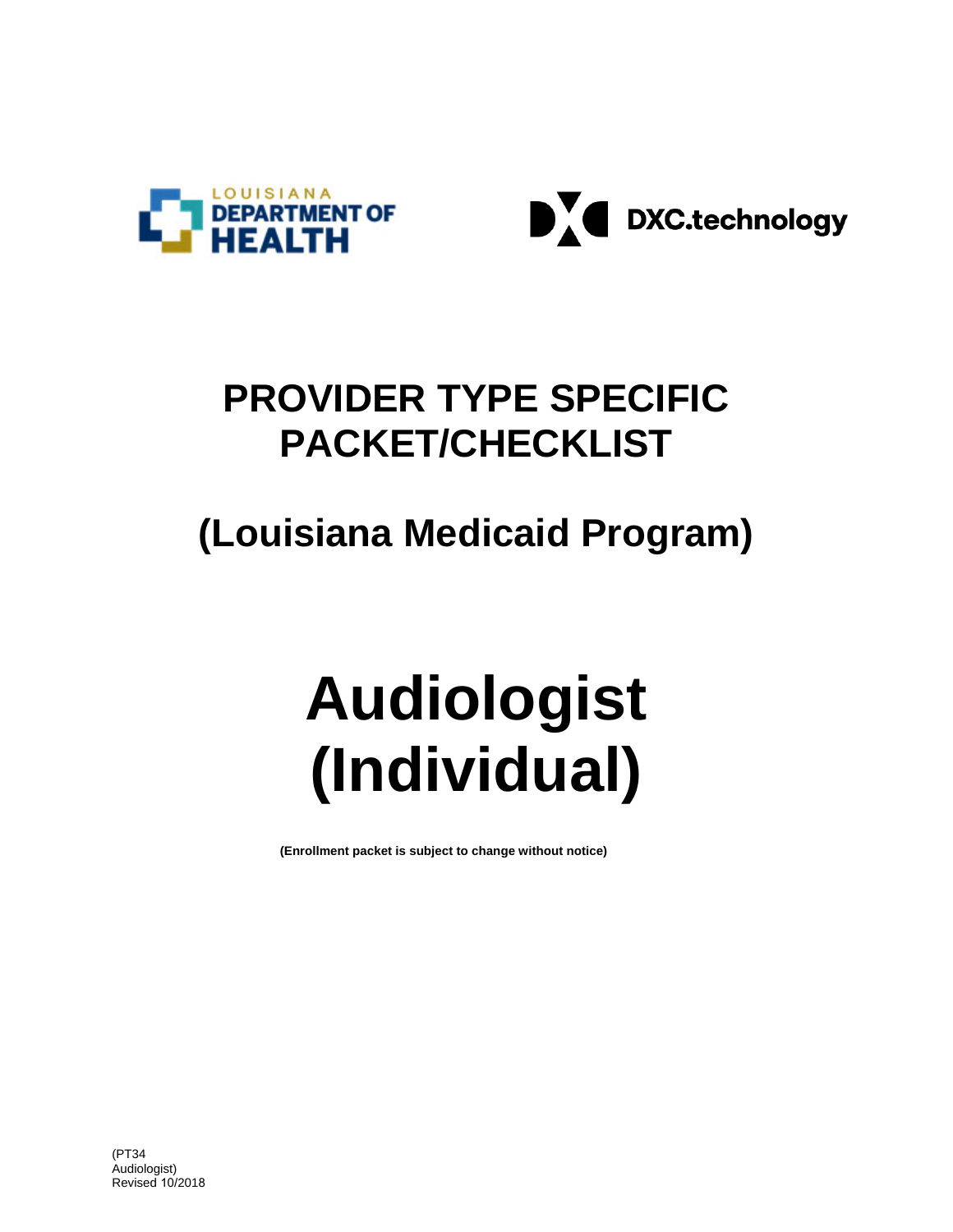# **GENERAL INFORMATION FOR THE INDIVIDUAL AUDIOLOGIST PROVIDER TYPE**

Individual Audiologist providers may link to the following group:

- Doctor of Osteopathic Medicine Group
- Physician Group

**Linkages of Professionals to Groups** – an individual's provider number can be "linked" to a group provider number for purposes of billing as an attending provider for the specified group.

- **Active providers only require Group Link/Unlink and Working Relationship Form.**
- **New/Inactive/closed providers require a completed application and the Group Link/Unlink and Working Relationship Form.**

Claims submitted under the group number, with an individual's number included as the attending provider, will be processed and the remittance will be sent directly to the group's mailing address. *It is not necessary for the individual's mailing address to be the same as the Group's mailing address for these Remittance Advice notices to be sent to the group, if billed correctly.*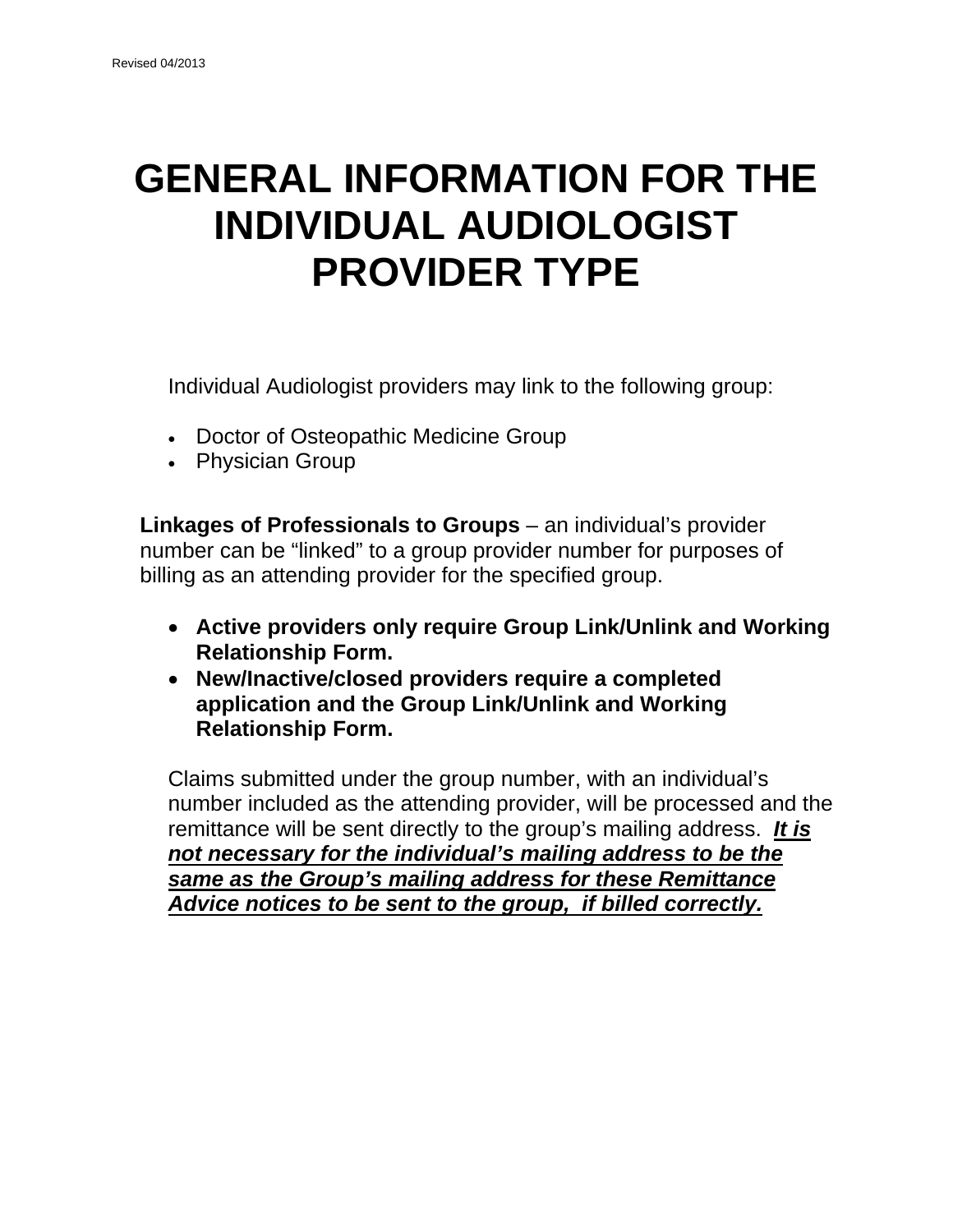#### **Audiologist CHECKLIST OF FORMS TO BE SUBMITTED**

The following checklist shows all documents that must be submitted to the DXC Provider Enrollment Unit in order to enroll in the Louisiana Medicaid Program as an Individual Audiologist provider:

| Completed | <b>Document Name</b>                                                                                                                                                                                                                                                                                                                                                                                                                                                                                                                                                                                                                             |
|-----------|--------------------------------------------------------------------------------------------------------------------------------------------------------------------------------------------------------------------------------------------------------------------------------------------------------------------------------------------------------------------------------------------------------------------------------------------------------------------------------------------------------------------------------------------------------------------------------------------------------------------------------------------------|
| $\star$   | 1. Completed Individual Louisiana Medicaid PE-50 Provider Enrollment Form.                                                                                                                                                                                                                                                                                                                                                                                                                                                                                                                                                                       |
| $\star$   | 2. Completed PE-50 Addendum - Provider Agreement Form (two pages).                                                                                                                                                                                                                                                                                                                                                                                                                                                                                                                                                                               |
| $\star$   | 3. Completed Medicaid Direct Deposit (EFT) Authorization Agreement Form.                                                                                                                                                                                                                                                                                                                                                                                                                                                                                                                                                                         |
| *         | Louisiana Medicaid Ownership Disclosure Information Forms for Individual. (Only the Disclosure of Ownership<br>4.<br>portion of this enrollment packet can be done online by choosing Option 1.)                                                                                                                                                                                                                                                                                                                                                                                                                                                 |
|           | Option 1 (preferred): Provider Ownership Enrollment Web Application. Go to www.lamedicaid.com<br>and click on the Provider Enrollment link on the left sidebar. After entering ownership information<br>online, the user is prompted to print the Summary Report; the authorized agent must sign page 3 of the<br>Summary Report and include both pages 2 and 3 with the other documents in this checklist.<br>-or-<br>Option 2 (not recommended): If you choose not to use the Provider Ownership Enrollment web application, then<br>submit the hardcopy Louisiana Medicaid Ownership Disclosure Information Forms for Individual (two pages). |
| $\star$   | 5. (If submitting claims electronically) Completed Provider's Election to Employ Electronic Data Interchange of<br>Claims for Processing in the Louisiana Medical Assistance Program (EDI Contract) Form and Power of Attorney<br>Form (if applicable).                                                                                                                                                                                                                                                                                                                                                                                          |
|           | Copy of voided check or letter from the bank on bank letterhead verifying the account and routing number for the<br>6.<br>account to which you wish to have your funds electronically deposited (deposit slips are not accepted).                                                                                                                                                                                                                                                                                                                                                                                                                |
|           | Copy of a pre-printed document received from the IRS showing both the employer identification number (EIN)<br>7.<br>and the official name as recorded on IRS records (W-9 forms are not accepted).                                                                                                                                                                                                                                                                                                                                                                                                                                               |
|           | Printout of online medical license verification from the governing license board of your profession. This verification<br>8.<br>must contain the license numbers, the effective date of issuance, and the current status of the license. If<br>requesting retroactive coverage, a license must be submitted that covers that time period. A temporary permit is<br>only good until the expiration date.                                                                                                                                                                                                                                          |
|           | Copy of the certificate of clinical competence from the American Speech, Language, and Hearing Association.<br>9.<br>-or-<br>Verification that the equivalent educational and work experience requirements for certification have been<br>completed.<br>-or-                                                                                                                                                                                                                                                                                                                                                                                     |
|           | Verification that the academic program has been completed and supervised work experience to qualify for<br>certification is being acquired.                                                                                                                                                                                                                                                                                                                                                                                                                                                                                                      |
| $***$     | 10. Completed OFS Form 24. (The serial number of the sound treated enclosure which meets ANSI 3.1-1977<br>(R.1986) criteria for permissible ambient noise during audiometric testing is required. Serial and model numbers<br>of audiometers must be furnished.)                                                                                                                                                                                                                                                                                                                                                                                 |
|           | 11. To report "Specialty" for this provider type on Section A of the PE-50, please use Code 64 (Audiologist).                                                                                                                                                                                                                                                                                                                                                                                                                                                                                                                                    |
| *         | These forms are available in the Basic Enrollment Packet for Individuals.                                                                                                                                                                                                                                                                                                                                                                                                                                                                                                                                                                        |

#### These forms are available in the **Basic Enrollment Packet for Individuals**.

## **For Group Linkages:**

| Completed Group Link/Unlink and Working Relationship Form. |
|------------------------------------------------------------|
|                                                            |

## \*\* Forms are included here.

*PLEASE USE THIS CHECKLIST TO ENSURE THAT ALL REQUIRED ITEMS ARE SUBMITTED WITH YOUR APPLICATION FOR ENROLLMENT. ATTACHED FORMS MUST BE SUBMITTED AS ORIGINALS WITH ORIGINAL SIGNATURES (NO STAMPED SIGNATURES OR INITIALS)* 

> Please submit all required documentation to: DXC Provider Enrollment Unit PO Box 80159 Baton Rouge, LA 70898-0159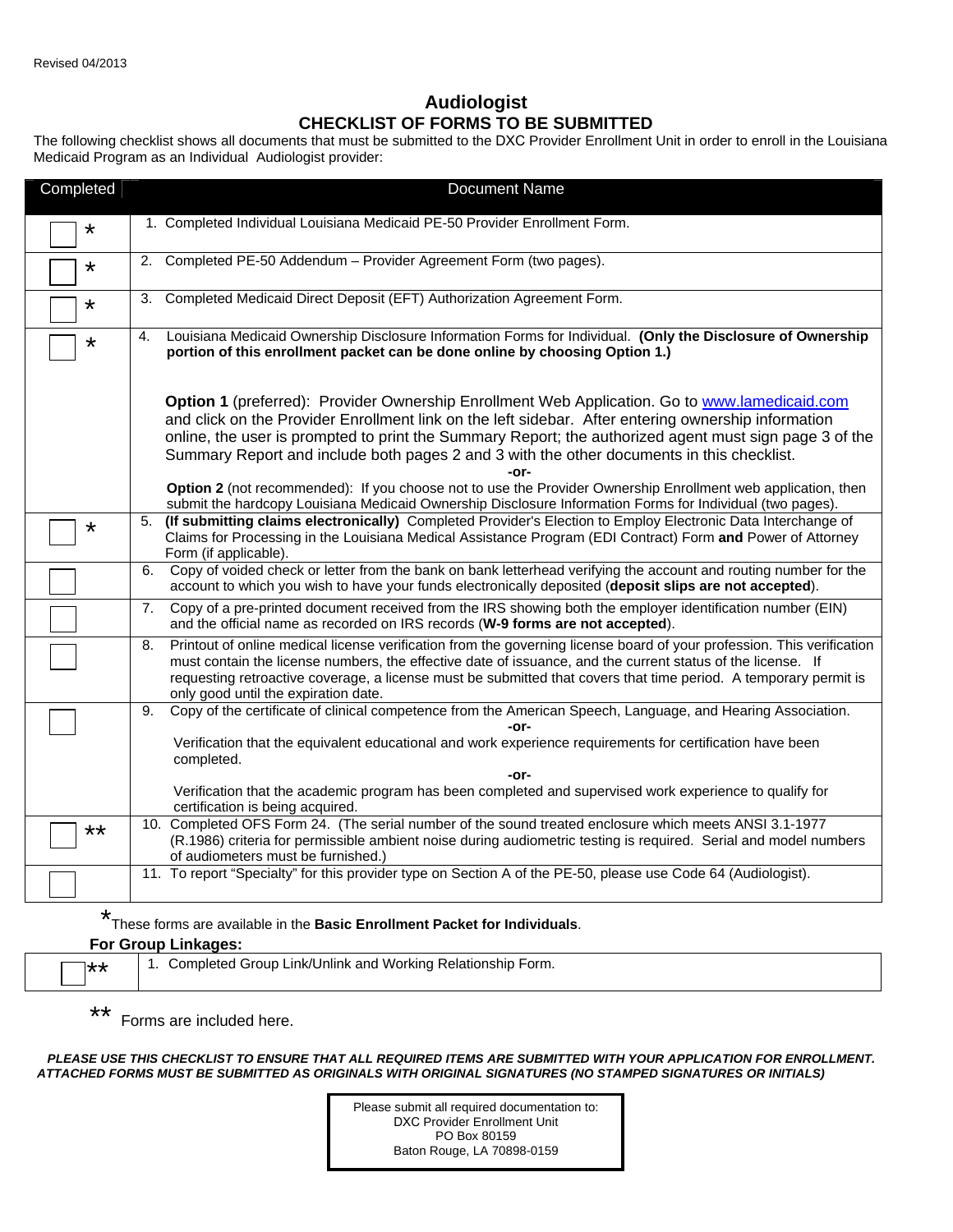## STATE OF LOUISIANA DEPARTMENT OF HEALTH AND HOSPITALS

#### Dear Provider:

It is the policy of the Bureau of Health Services Financing that the Medicaid Program will only pay for in-office performance of certain laboratory and diagnostic services which are billed by physicians if the following conditions are met:

- 1. The physician has completed and has on file with Louisiana State Medicaid Program, Provider Enrollment Unit a completed OFS Form 24.
- 2. The completed OFS Form 24 fully describes the laboratory or diagnostic equipment required to perform these tests.
- 3. The OFS Form 24 information is updated as needed.

Our policy towards laboratory or diagnostic services that are performed outside of a physician office remains unchanged. Physicians may not be reimbursed for laboratory or diagnostic services ordered for their patients if these services are performed outside of their office. Only the performer of a test may seek reimbursement for these services. Any interpretive service by the attending physician is reimbursed through the physician visit payment.

The OFS Form 24 requirements only pertain to: 1) those participating physicians who own or lease laboratory or diagnostic testing equipment that is located in their office or place of practice and 2) for which use the physician will be submitting a claim to the Medicaid program.

- Example 1: Dr. Jones is an individual practitioner who owns or leases a SMA-12, EKG monitor and X-Ray equipment. Dr. Jones wishes to perform laboratory and diagnostic services on Medicaid patients in his office and bill the Medicaid Program for these laboratory or diagnostic services. Dr. Jones must complete the OFS Form 24.
- Example 2: Drs. Smith, Jones, Doe, and Rae are a group practice. As a group they own or lease laboratory and diagnostic equipment. It is their desire to use this equipment in treating Medicaid recipients, and they will bill the Medicaid Program for these services. If each physician is individually enrolled in the Medicaid Program, each physician in the group must complete the OFS Form 24, even though the descriptive information will be identical. If the physicians are enrolling as a group, only one OFS Form 24 is required as long as all members of the group are indicated.
- Example 3: An individual or group practitioner utilizes an external source for laboratory or diagnostic tests. The individual or group practitioner would not complete the OFS Form 24, as they would not bill the Medicaid Program directly.

A Louisiana OFS Form 24 is enclosed for completion and submittal where applicable. Return the completed form to:

DXC Provider Enrollment Unit, P.O. Box 80159, Baton Rouge, LA 70898-0159.

Sincerely,

Provider Enrollment Unit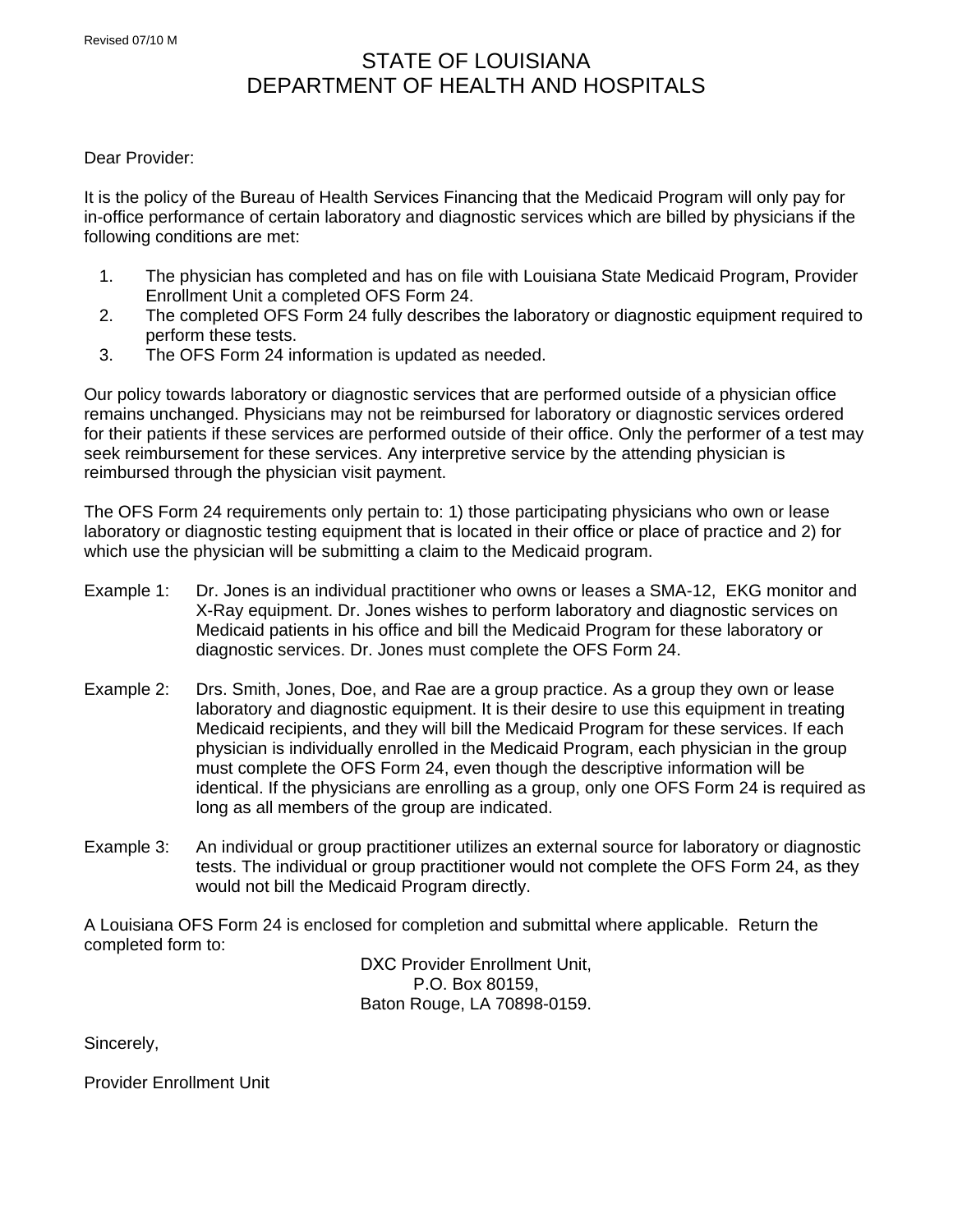## **Diagnostic and/or Laboratory Equipment**

| Provider Number (7 digits) |  |  |  |  |  |  |
|----------------------------|--|--|--|--|--|--|
| NPI (10 digits)            |  |  |  |  |  |  |
| Provider Name:             |  |  |  |  |  |  |
| Provider Address:          |  |  |  |  |  |  |

| List names of individuals who will be performing the diagnostic and/or laboratory tests in the spaces |        |       | <b>Diagnostic and/or Laboratory Equipment</b> |              |
|-------------------------------------------------------------------------------------------------------|--------|-------|-----------------------------------------------|--------------|
|                                                                                                       | Make   | Model | Serial #                                      | Capabilities |
|                                                                                                       |        |       |                                               |              |
|                                                                                                       |        |       |                                               |              |
|                                                                                                       |        |       |                                               |              |
|                                                                                                       |        |       |                                               |              |
|                                                                                                       |        |       |                                               |              |
|                                                                                                       |        |       |                                               |              |
|                                                                                                       |        |       |                                               |              |
|                                                                                                       |        |       |                                               |              |
|                                                                                                       |        |       |                                               |              |
|                                                                                                       |        |       |                                               |              |
|                                                                                                       |        |       |                                               |              |
|                                                                                                       |        |       |                                               |              |
|                                                                                                       |        |       |                                               |              |
|                                                                                                       |        |       |                                               |              |
|                                                                                                       |        |       |                                               |              |
|                                                                                                       |        |       |                                               |              |
|                                                                                                       |        |       |                                               |              |
|                                                                                                       |        |       |                                               |              |
|                                                                                                       |        |       |                                               |              |
|                                                                                                       |        |       |                                               |              |
|                                                                                                       |        |       |                                               |              |
|                                                                                                       |        |       |                                               |              |
|                                                                                                       |        |       |                                               |              |
|                                                                                                       |        |       |                                               |              |
|                                                                                                       |        |       |                                               |              |
|                                                                                                       |        |       |                                               |              |
|                                                                                                       | below: |       |                                               |              |
|                                                                                                       |        |       |                                               |              |
|                                                                                                       |        |       |                                               |              |

Signature\* Date

\* Acceptable signatures are as follows: physician signature for individuals or authorized physician signature for groups. Original provider signature is required (no stamps or initials)

COPY PAGE IF ADDITIONAL SPACE IS NEEDED